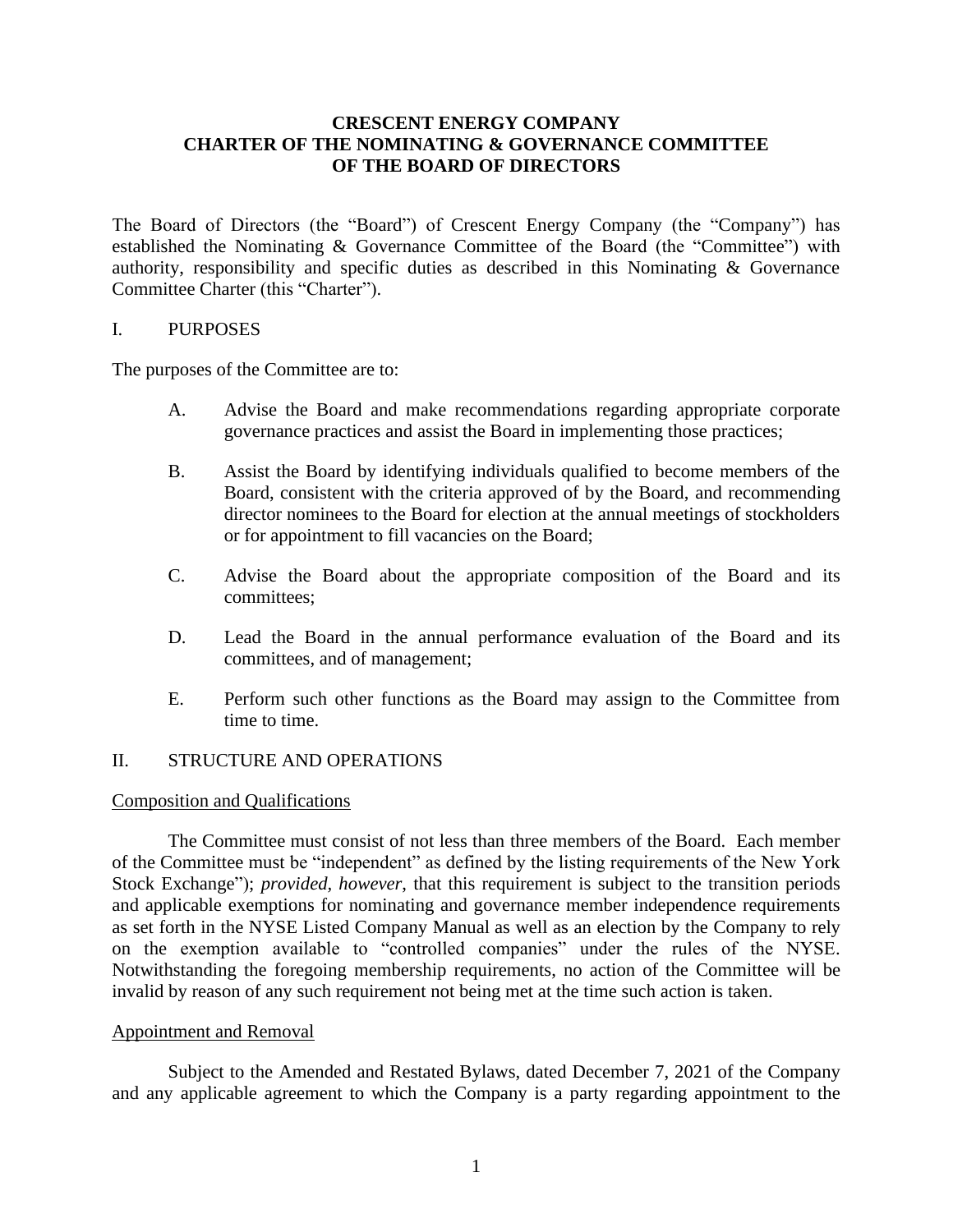Committee, the members of the Committee and its Chairman will be selected annually by the Board and will serve at the pleasure of the Board. Any vacancy on the Committee will be filled by, and any member of the Committee may be removed with or without cause by, an affirmative vote of a majority of the Board. If a Chairman is not designated by the Board or present at a meeting, the Committee may designate a Chairman by majority vote of the Committee members then in office.

### Chairperson

Unless a chairperson of the Committee (the "Chairperson") is selected by the Board of Directors, the members of the Committee shall designate a Chairperson by the majority vote of the full Committee membership. The Chairperson will chair all regular sessions of the Committee and set the agendas for Committee meetings. In the absence of the Chairperson, the Committee shall select another member to preside.

### Subcommittees

The Committee may form subcommittees for any purpose that the Committee deems appropriate and may delegate to such subcommittees such power and authority as the Committee deems appropriate. Each subcommittee will keep minutes and regularly report to the Committee.

# III. AUTHORITY AND RESPONSIBILITIES

The Committee is delegated all authority of the Board as may be required or advisable to fulfill the purposes of the Committee. Without limiting the generality of the preceding statements, the Committee has the authority, and is entrusted with the responsibility, to take the following actions:

### Authority

The Committee has the authority to:

- 1. Conduct or authorize investigations into any matter within the scope of the responsibilities delegated to the Committee as it deems appropriate, including the authority to request any officer, employee or advisor of the Company to meet with the Committee or any advisors engaged by the Committee.
- 2. Retain and determine funding for independent legal counsel and other experts and advisors, including the sole authority to retain, approve the fees payable to, amend the engagement with, and terminate any search firm to assist the Committee in identifying director candidates, as it deems necessary or appropriate to fulfill its responsibilities. The Committee may also utilize the services of the Company's regular outside legal counsel or other advisors to the Company. The Company must provide for appropriate funding, as determined by the Committee, for payment of (a) compensation to any advisors employed by the Committee; and (b)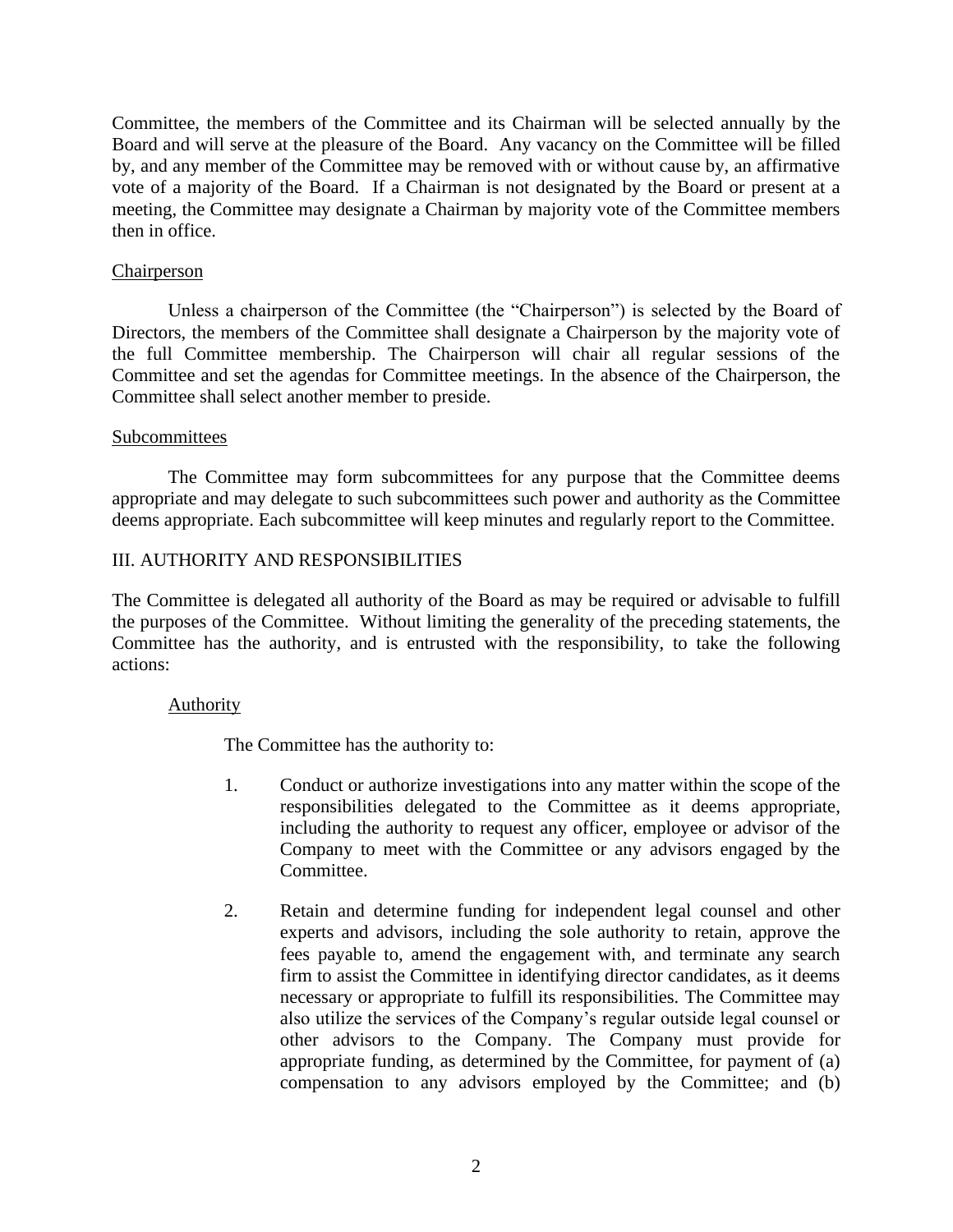ordinary administrative expenses of the Committee that are necessary or appropriate in carrying out its duties.

3. So long as the Company (i) remains party to that certain Management Agreement between the Company and KKR Energy Assets Manager LLC (or an affiliate thereof) and the related agreements thereto, or (ii) is a party to any agreement (as such may be amended from time to time) governing the composition of the Company's Board of Directors or committees thereof, the Committee shall act to nominate individuals to serve as directors of the Board of Directors and committees thereof, to fill vacancies on the Board of Directors and committees thereof and to comply with such other matters as may be specified in such agreement, in each case, in accordance with such agreement and any applicable rules or regulations of the NYSE or the Securities and Exchange Commission.

# Responsibilities

The Committee has the following responsibilities:

### *Corporate Governance*

- 1. The Committee will prepare and recommend to the Board for adoption appropriate corporate governance guidelines and consider any other corporate governance issues that arise from time to time and develop appropriate recommendations for the Board.
- 2. Periodically, the Committee will review and reassess the adequacy of the Company's corporate governance guidelines and recommend any proposed changes to the Board for approval.
- 3. The Committee will review management's monitoring of the Company's compliance programs and Corporate Code of Business Conduct and Ethics, including a report of violations and waivers of the Corporate Code of Business Conduct and Ethics.
- 4. The Committee will periodically assess the need for adoption of stock ownership guidelines and recommend such adoption, if any, to the Board for approval.

# *Director Nominations*

Except where the Company is legally required by contract or otherwise to provide third parties with the ability to nominate directors, the Committee will perform the following actions:

5. Identify individuals qualified to become members of the Board, consistent with the criteria approved by the Board, and recommend to the Board the persons to be nominated by the Board for election as directors at the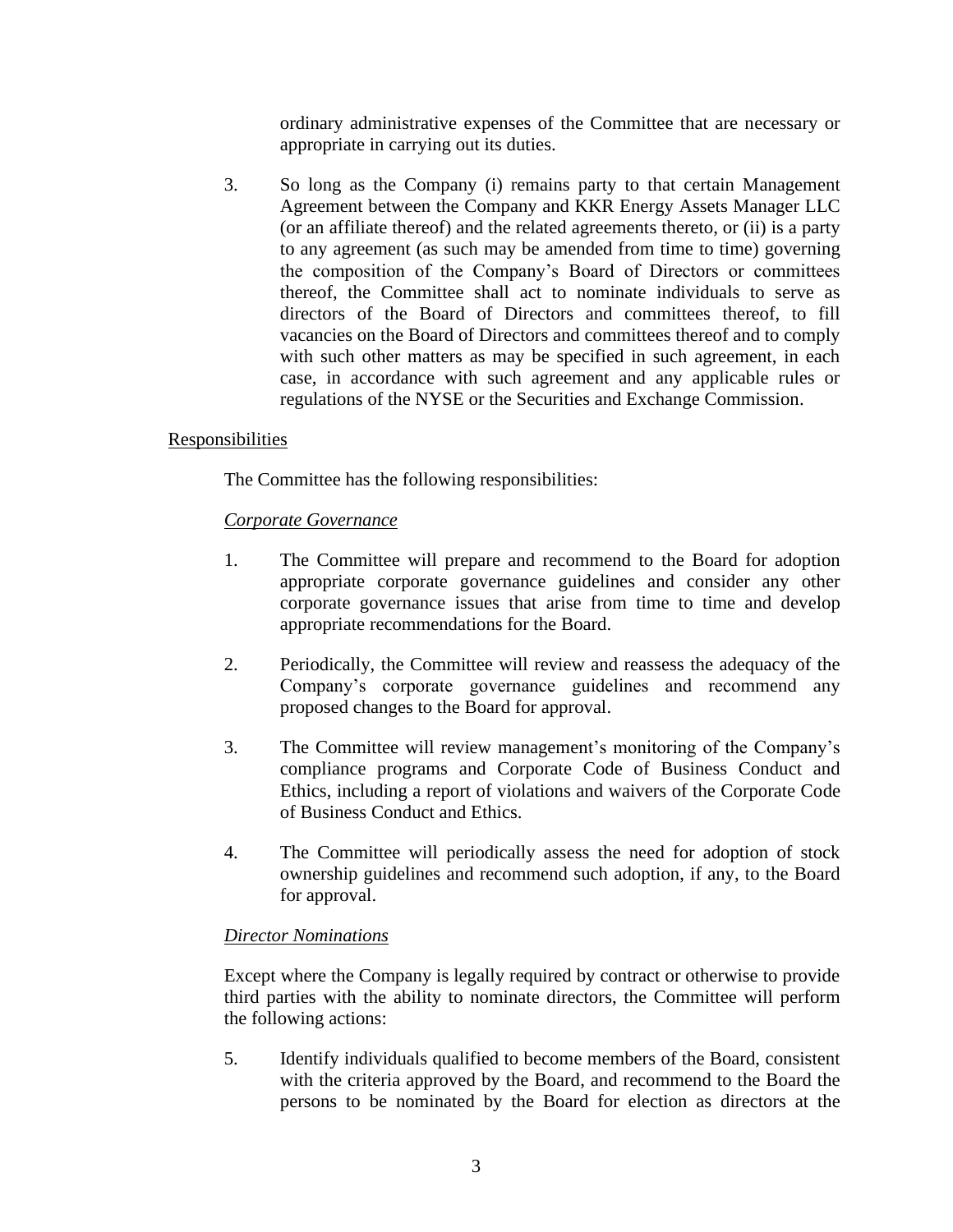annual meeting of stockholders, and the persons to be elected by the Board to fill any vacancies on the Board.

- 6. Prior to recommending to the Board that an existing director be nominated for election as a director at the annual meeting of stockholders, the Committee will consider and review the director's:
	- past Board and committee meeting attendance and performance;
	- length of Board service;
	- personal and professional integrity, including commitment to the Company's core values;
	- relevant experience, skills, qualifications and contributions that the existing director brings to the Board; and
	- independence under applicable standards.
- 7. In the event that a vacancy on the Board arises, either as a result of an increase in the size of the Board or as a result of the departure of a director, the Committee will seek and identify a qualified director nominee to be recommended to the Board for either appointment by the Board to serve the remainder of the term of the director position that is vacant or election at the next annual meeting of stockholders. To identify such a nominee, the Committee should solicit recommendations from existing directors and senior management. These recommendations should be considered by the Committee along with any recommendations that have been received from stockholders as discussed below. The Committee may, in its discretion, retain a search firm to provide additional candidates. Prior to recommending to the Board that a person be elected to fill a vacancy on the Board, the Committee will consider and review the candidate's:
	- relevant skills, qualifications and experience;
	- independence under applicable standards;
	- business judgment;
	- service on boards of directors of other companies;
	- personal and professional integrity, including commitment to the Company's core values;
	- openness and ability to work as part of a team;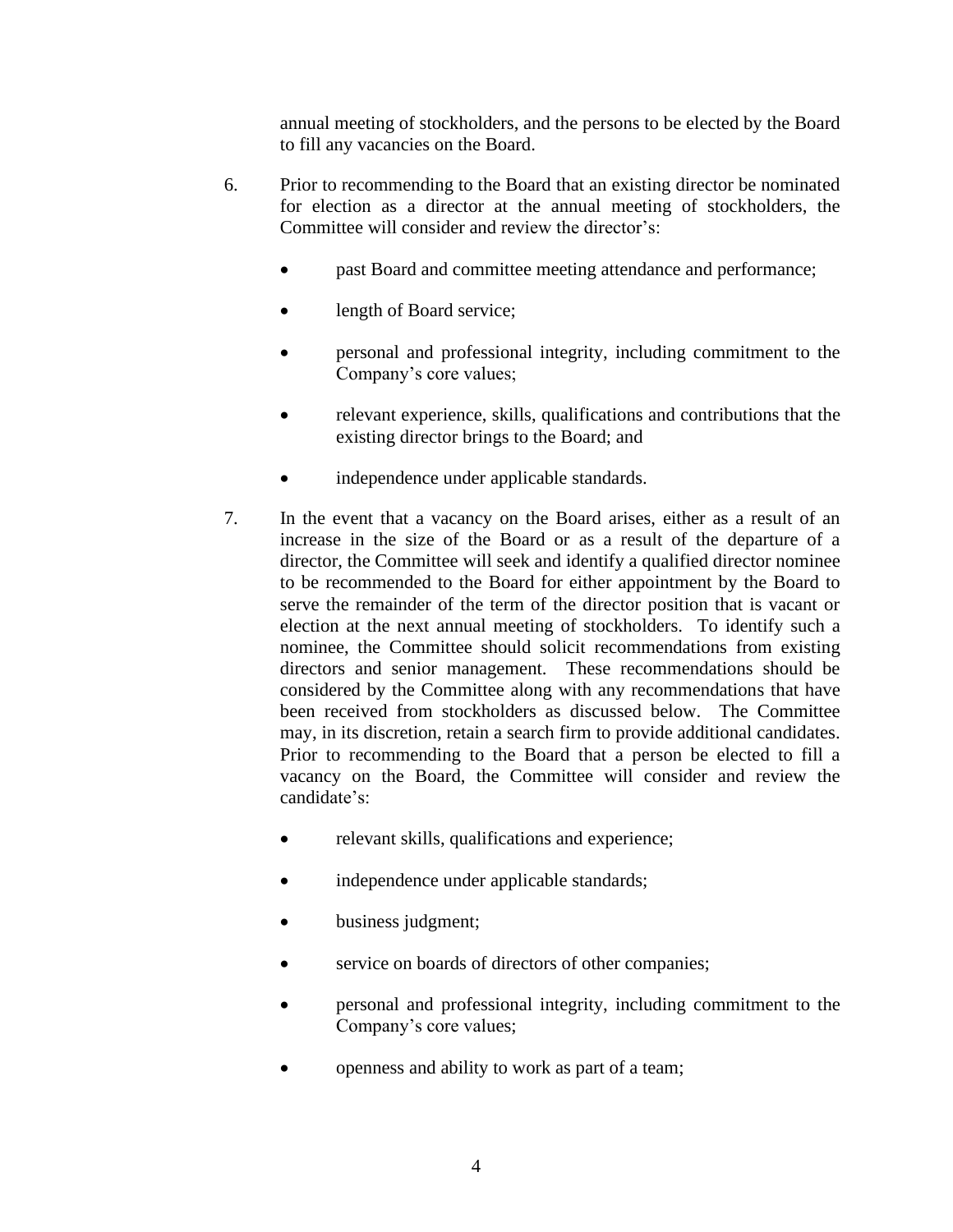- willingness to commit the required time to serve as a Board member; and
- familiarity with the Company and its industry.

The Committee also will consider the diversity of, and the optimal enhancement of the current mix of talent and experience on, the Board.

- 8. The Committee will treat recommendations for directors that are received from the Company's stockholders equally with recommendations received from any other source; *provided, however*, that in order for such stockholder recommendations to be considered, the recommendations must comply with the procedures outlined in the Company's proxy statement for its annual meeting of stockholders or other document setting forth such procedures.
- 9. Periodically, the Committee will review the criteria for the nomination of director candidates and approve changes to the criteria, as appropriate.

# *Board and Committee Structure*

The Committee will:

- 10. Review the advisability or need for any changes in the number and composition of the Board;
- 11. Review the advisability or need for any changes in the Board's committee structure, taking into account applicable independence and other standards applicable to such committees; and
- 12. Recommend to the Board the composition of each Board committee and the individual director to serve as Chairman of each committee, endeavoring to cause one member of the Audit Committee to satisfy the attributes of an "audit committee financial expert" as set forth in Item  $407(d)(5)$  of Regulation S-K ("Reg. S-K") promulgated by the Securities and Exchange Commission ("SEC").

### *Committee, Board and Management Performance Evaluations*

Each year or as the Committee deems appropriate, the Committee will:

13. Request that the Chairman of each committee, including this Committee, report to the full Board about the committee's annual evaluation of its performance and evaluation of its committee's charter following the end of each fiscal year; and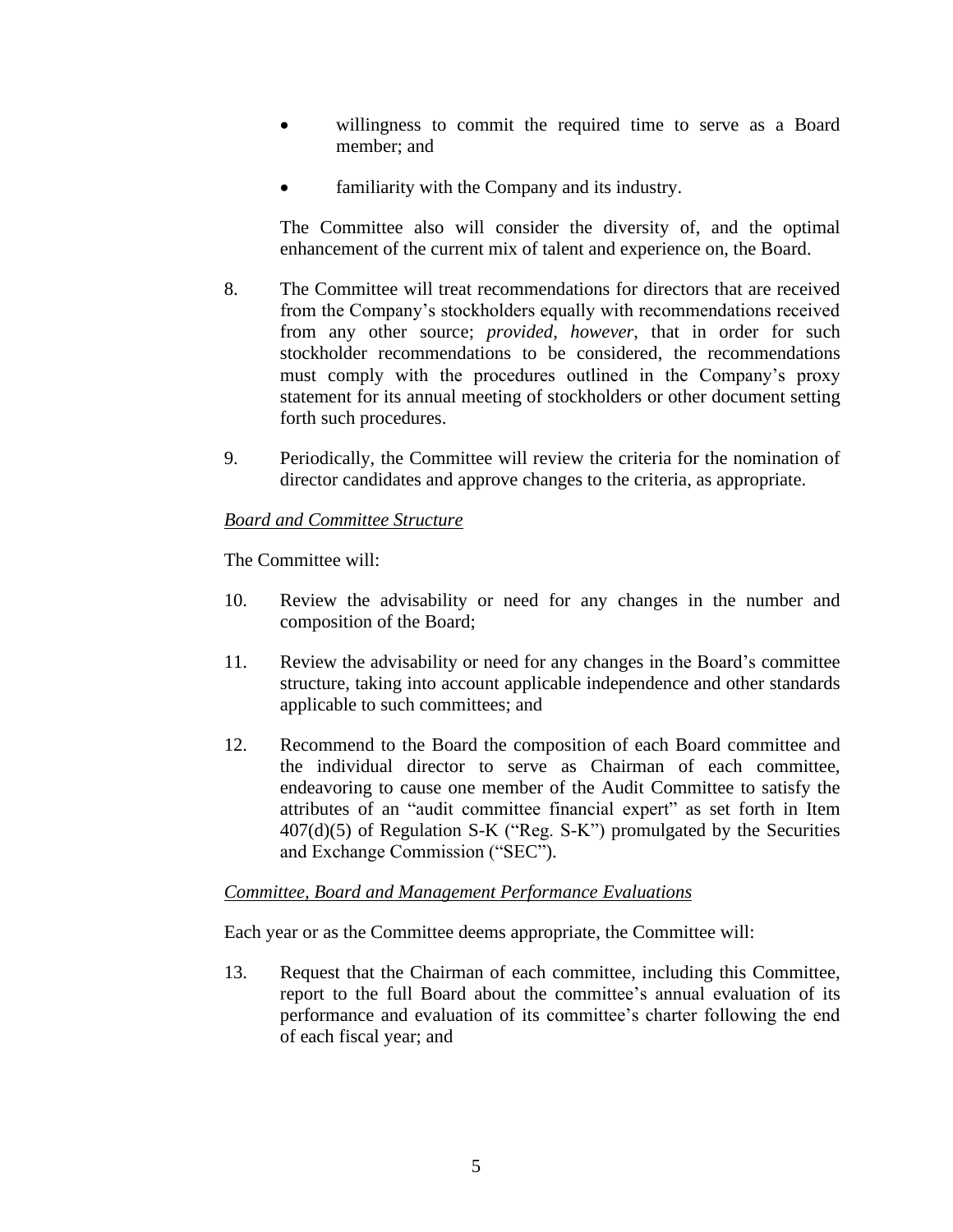14. Receive comments from all directors and report to the full Board with an assessment of the performance of the Board, the Board's committees and management following the end of each fiscal year.

### *Other Powers and Responsibilities*

Periodically, the Committee will:

- 15. Develop and evaluate an orientation program for new directors and a continuing education program for current directors, and present a report to the Board and make appropriate recommendations for final Board action regarding this program;
- 16. Make a recommendation to the Board concerning the selection and designation of a "Lead Director" to preside over the meetings of the nonmanagement directors in executive sessions;
- 17. Review the Board's policy regarding the structure of the offices of Chairman of the Board and CEO; and
- 22. Review and recommend to the Board proposed changes to the Company's Certificate of Incorporation and Bylaws.

#### IV. PROCEDURES

#### Meetings.

The Committee will meet at the call of its Chairman, two or more members of the Committee or the Chairman of the Board. The Committee will meet as frequently as circumstances dictate. Meetings of the Committee may be in person, by conference call or by unanimous written consent, in accordance with the Company's Bylaws. Meetings of the Committee will be held at such time and place, and upon such notice, as its Chairman may from time to time determine. The Committee will keep such records of its meetings as it deems appropriate. A majority of the Committee's members will constitute a quorum. The Committee will act on the affirmative vote of a majority of members present at a meeting at which a quorum is present.

Meetings may, at the discretion of the Committee, include other directors, members of the Company's management, independent advisors and consultants or any other persons whose presence the Committee believes to be necessary or appropriate. Those in attendance may observe meetings of the Committee, but may not participate in any discussion or deliberation unless invited to do so by the Committee, and in any event are not entitled to vote. Notwithstanding the foregoing, the Committee may also exclude from its meetings any persons it deems appropriate, including, but not limited to, any director that is not a member of the Committee.